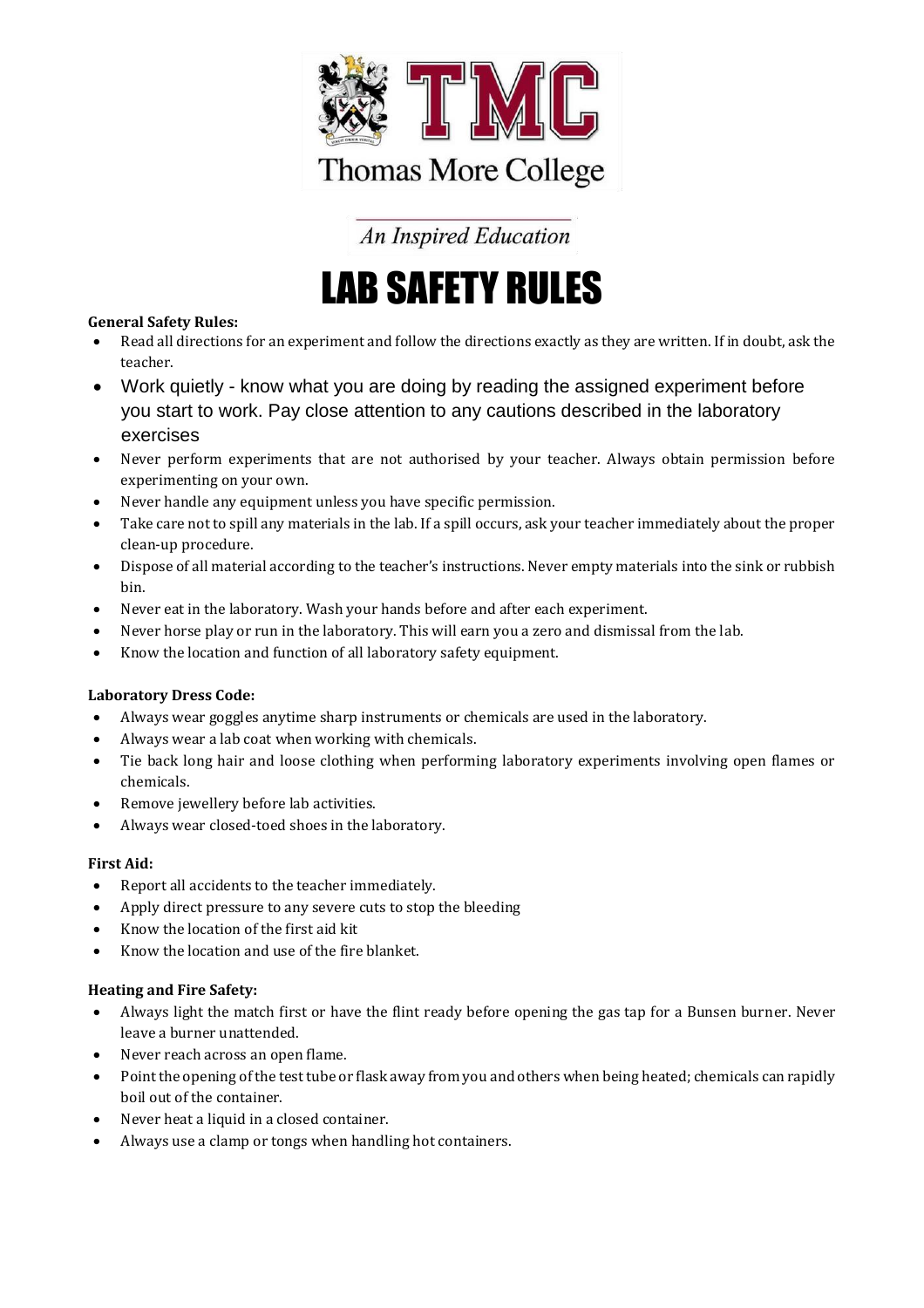#### **Chemical Safety:**

- Never touch, taste, or smell, any questionable chemicals in the laboratory without the teacher's permission.
- Only as instructed by the teacher, gently wave your hand over the opening of a container toward your nose. Do not inhale fumes directly from the container.
- Keep all lids to chemicals closed.
- Dispose of all chemicals as instructed by your teacher.
- Pour acids and bases over a sink in case of spillage.
- Never pour water into an acid, pour the acid into the water.
- Never eat or drink from any laboratory glassware.
- Never use chipped or broken glassware, cuts and scratches can occur.

#### **Electrical Safety:**

- Make sure electronic equipment is OFF when plugging or unplugging from an outlet.
- Make sure the work area for electrical equipment is clean and dry.
- Do not "daisy-chain" electrical power cords.
- Inspect power cords for cuts or abrasions that revel bare copper wire.
- Be very aware of the location of power cords to avoid tripping and damage to persons.

#### **End of Laboratory activity rules:**

- Clean all laboratory equipment and return to their locations
- Unplug and store properly any electrical device.
- Wash your hands after every experiment.
- Extinguish all candles and burners and the conclusion of the lab activity.
- Turn off all gas lines to the Bunsen burners.

#### **Be safe, enjoy, and follow the lab rules!**